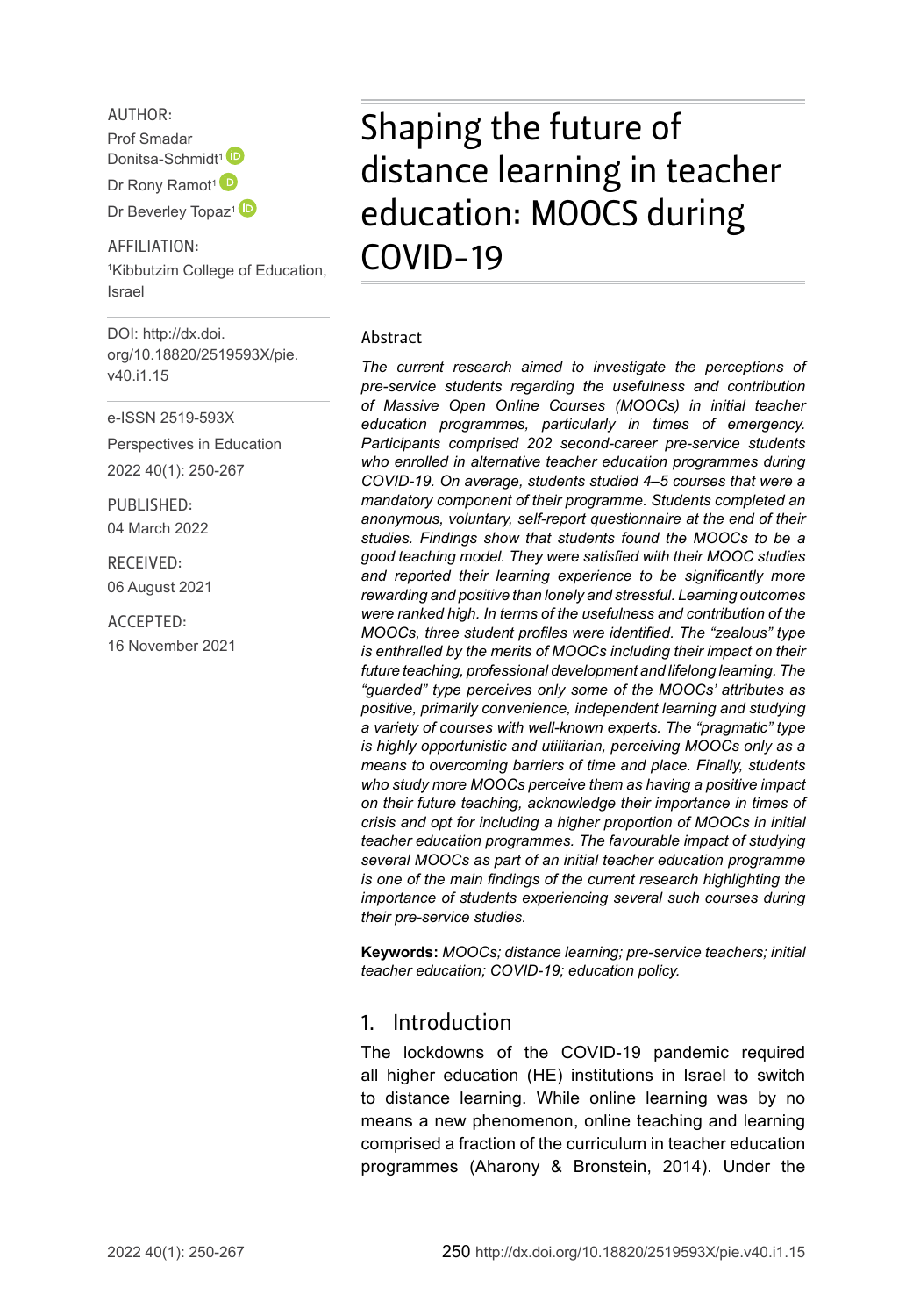emergency circumstances of the pandemic, Massive Online Open Courses (MOOCs) became an ad-hoc solution for the difficulty some teacher educators encountered while teaching online. Offered free by experts in some of the top ranked HE institutions, and allowing flexibility in terms of time, space and pace of learning, MOOCs seemed an ideal response given the state of emergency.

The demand for MOOCs further increased with the launching of ad-hoc alternative initial teacher education (ITE) programmes aimed at recruiting postgraduates who had lost their jobs because of the Coronavirus crisis. These programmes offered accelerated online teacher training programmes to hundreds of unemployed academics nationwide to partially resolve the massive chronic shortage of teachers (Ramot & Donitsa-Schmidt, 2021). Immediately after the Ministry of Education (MoE) launched the first programme in May 2020, additional programmes followed, attracting hundreds of candidates who considered teaching an attractive profession during the ongoing economic disaster. The curricula designed for these students included several MOOCs due to the inability to recruit faculty members able and willing to teach so many online courses.

Previous research has already shown that MOOCs hold great potential for HE (Wang & Zhu, 2019), and could serve as an effective tool for ITE (Montgomery *et al.,* 2015; Nortvig & Gynther, 2017) and for the professional development of in-service teachers (Vivian, Falkner & Falkner, 2014). Yet, certain types of knowledge and skill acquisition have been acknowledged as lending themselves better to MOOCs than others in terms of efficiency and effectiveness (Fyle, 2013). Fyle concluded that MOOCs best addressed the acquisition of content knowledge whereas assessment, feedback and practical in-classroom skills required in teaching were deemed to be less suited to MOOCs. Despite the positive results of MOOC integration in ITE, little research has explored to date the inclusion of several mandatory MOOCs as part of ITE programmes.

The purpose of the current research was to investigate the perceptions of pre-service second-career students regarding the usefulness and contribution of MOOCs in ITE programmes in general and in times of emergency such as COVID-19 in particular. Looking to the future of teacher education, students' views on MOOCs promise to shed light on the degree to which these courses cater to their needs as future teachers. This paper contributes to the current debate on teaching and learning in future teacher education programmes and the degree of open distance education incorporation in a changing educational landscape (Carrilo & Flores, 2020; Rice & Deschaine, 2020).

### 2. Massive open online courses

MOOCs are university courses that have migrated from the closed, limited audience physical classroom setting to online courses open to an almost unlimited number of participants and have gained popularity since 2013 (Scholz, 2013). HE institutions offer MOOCs free of charge via the internet and partnerships with external providers such as Coursera and edX (Shah, 2020). They are among the main types of open educational resources (OERs), i.e., digitised materials offered freely and openly for all to use and re-use for teaching, learning and research (OECD, 2007; UNESCO, 2002).

Among the numerous acknowledged advantages of MOOCs, they have been noted to be efficient tools for democratising learning by providing quality education for all (Dillahunt, Wang & Teasley 2014), internationalising HE (Schuwer *et al*., 2015), developing digital competence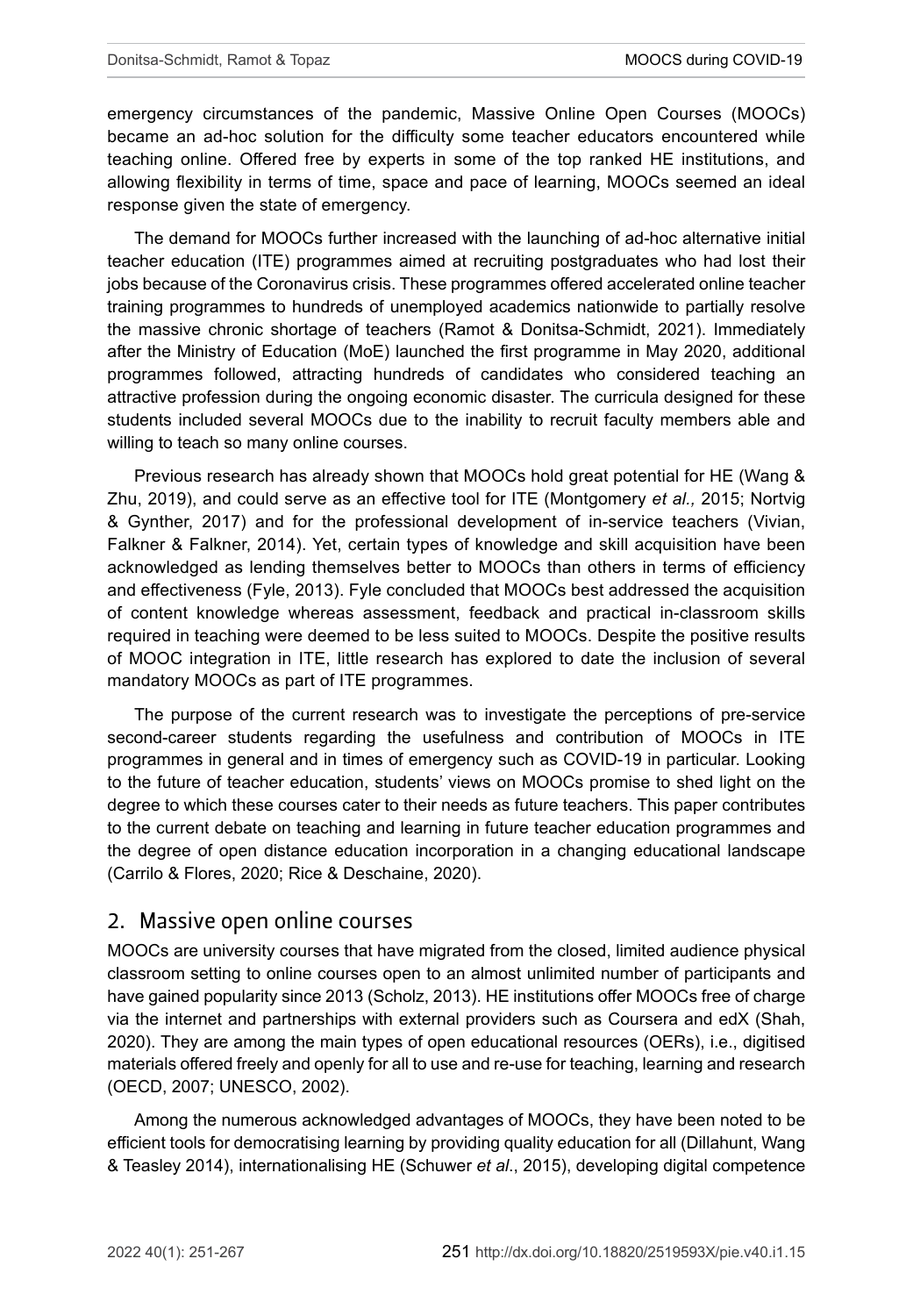(Aljarrah, Ababneh & Cavus, 2020), increasing self-regulated learning strategies (Zhu, Bonk & Sari, 2018), promoting ongoing professional development and endorsing lifelong learning (Vivian *et al.,* 2014).

From the learners' perspective, MOOCs allow flexibility and convenience while breaking the boundaries of time, space and learning pace, and overcoming barriers such as scheduling and location (Shapiro *et al*., 2017). MOOCs also offer an opportunity to study a wide array of subjects with worldwide experts in prestigious HE institutions, experience online social interactions and enjoy the learning process without pressure of completion or accreditation (Hew & Cheung, 2014; Koller *et al.,* 2013).

Despite their popularity, there is evidence that most MOOC participants do not complete the course (Goopio & Cheung, 2021). Several studies examined student behaviour profiles in MOOCs platforms (Kahan, Soffer & Nachmias, 2017; Khalil & Ebner, 2017; Poellhuber, Roy & Bouchoucha, 2019). While they identified students who were "perfect students", "online engagers" or "active-independent", they noted that most of the students were "dropouts", "tasters" and "disengagers". Among the reasons for the high dropout rate and disengagement were lack of individual interaction or attention from the teacher and failure to understand the content or have anyone to turn to for help (Hone & El Said, 2016). Given their massive proportions, MOOCs provide little or no instructional support beyond the videos and course material posted by the instructors. Baek and Shore (2016) indicated that greater interaction reduces students' dropout rate and enhances student performance. Additional reasons for dropping out are lack of incentive and no financial consequences (Chiu & Hew, 2018; North, Richardson & North, 2014). On the other hand, studies have shown that the perceived usefulness of the courses and users' overall satisfaction increase the motivation to continue using MOOCs (Alraimi, Zo & Ciganek, 2015; Zhou, 2016). Applying the Biggs model of teaching and learning (Biggs, 2003) has revealed that MOOC features such as pedagogy, tools, duration, feedback and assessment directly affect students' learning experience, whether positive or negative, and thus students' learning outcomes (Pilli & Admiraal, 2017).

### 3. MOOCS in teacher education programmes

Teacher education programmes are a particular HE sphere. The management and faculty of institutions training future teachers devote considerable attention to serving as models for the soon-to-become teachers, placing much emphasis on the medium of instruction. The instructors and courses must therefore meet high expectations in terms of content and pedagogical strategies as they are likely to influence students' motivations and learning outcomes (Biggs, 2003). In addition to expanding students' content knowledge (CK), ITE courses should also offer other types of knowledge required in teaching, such as pedagogical content knowledge (PCK) and technological and pedagogical content knowledge (TPACK). PCK stands for the understanding, skills and dispositions of a certain discipline and includes the ability to transform CK into valuable representations, instruction modes and evaluation procedures (Shulman, 1987). TPACK is a technology integration framework that includes technological, pedagogical and content knowledge (Mishra & Koehler, 2006). Before including a ready-made MOOC in ITE programmes, it is necessary to verify that its instructional and organisational design meet the required quality criteria (Margaryan, Bianco & Littlejohn, 2015). In their current design, MOOCs seem to lend themselves well to CK acquisition. However, it has been suggested that their assessment criteria and peer evaluation need to be redesigned to include components that would allow teacher-educators to monitor the quality of products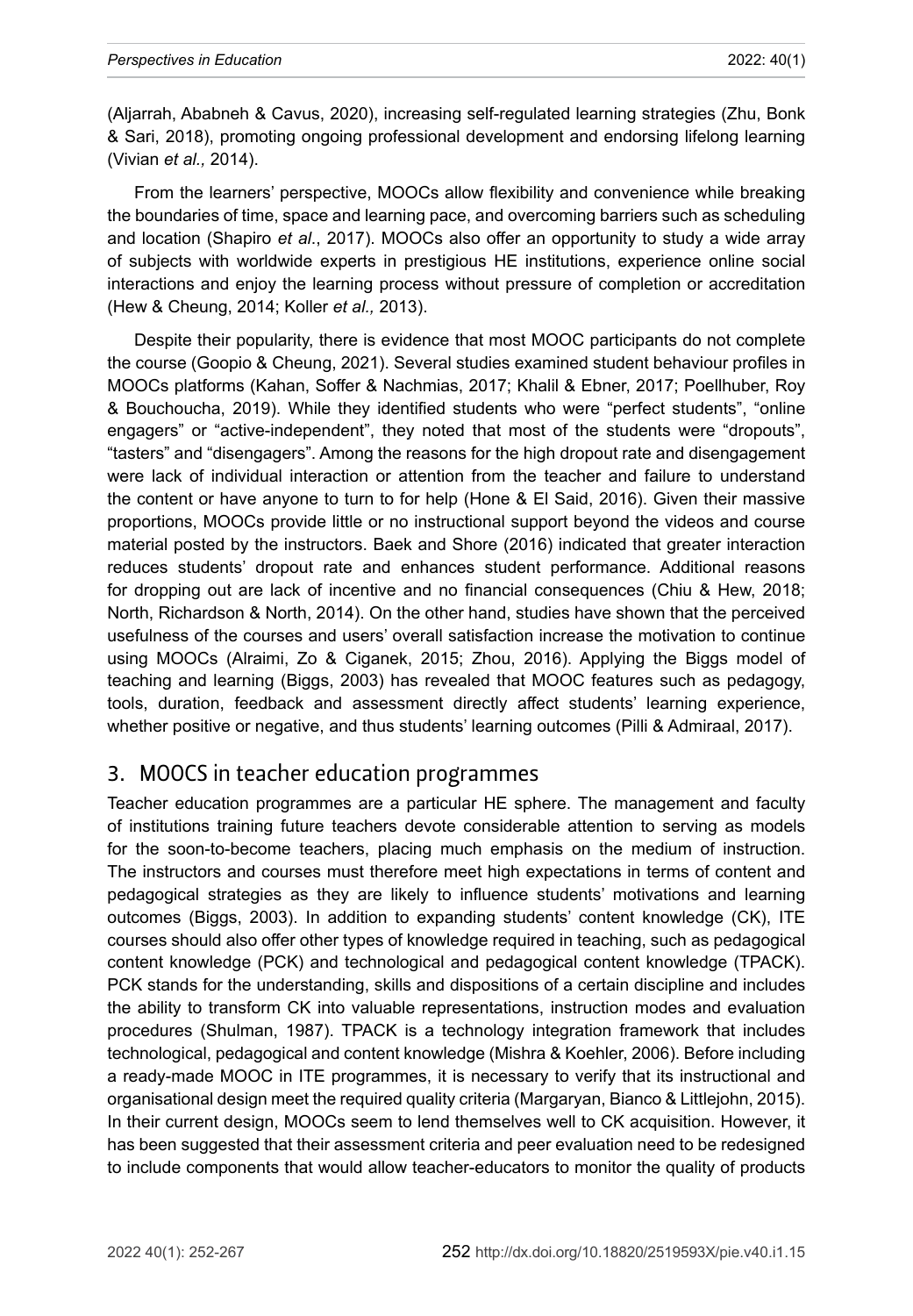developed and constructed (Fyle, 2013). Furthermore, to meet the need for social interaction, MOOCs should also include more sophisticated interactive features that could support socialconstructivist learning (Fyle, 2013).

While MOOCs have been researched extensively in the past few years, research of the usage of MOOCs in ITE has been rather scant. The few research studies that have investigated MOOC usage in ITE were limited in scope. They examined issues such as participation in individual MOOCs (Gómez-Galán *et al*., 2020; Orsini-Jones & Cerveró Carrascosa, 2019), MOOCs developed especially for the ITE programme (Gonçalves *et al*., 2016) or MOOCs that were an optional part of students' curriculum (Donitsa-Schmidt & Topaz, 2018). Other studies examined the use of MOOCs in ITE mixed designs rather than as stand-alone components (Orsini-Jones & Cerveró Carrascosa, 2019; Montgomery *et al*., 2015; Nortvig & Gynther, 2017). Thus, despite the positive results and overall satisfaction that emerges from these studies, indicating the favourable potential of MOOCs for ITE, there is a need to explore further the inclusion of several stand-alone MOOCs as mandatory and integral parts of an ITE programme. The current study aims to fill this gap.

### 4. MOOCs during the COVID-19 pandemic

The COVID-19 pandemic caught everyone off guard and obligated all HE institutions to switch to an online mode of teaching and learning. MOOCs thus became a viable solution for many, leading to a dramatic increase in market demand, enrolment and participation in all MOOC platforms (Shah, 2020). During the pandemic, some MOOC providers cancelled their restrictions on access offering HE institutions the opportunity to introduce students to quality online learning through MOOCs (Purkayastha & Sinha, 2021). Universities worldwide reported resorting to MOOCs to sustain HE during the Coronavirus crisis. The utilisation of high-quality MOOCs appeared to be a more viable option than improvising online courses (Haber, 2020) and provided a contingency plan for online education during the pandemic (Nordmann *et al*., 2020). MOOCs were integrated into study programmes either to complement existing courses by incorporating MOOC modules or by adopting entire MOOC courses (Haber, 2020).

A study by AlQaidoon and Shah (2020) investigated the role of MOOCs in HE during the Coronavirus pandemic using a systematic review of 21 research articles. Their findings revealed a significant increase in HE's use of MOOCs during the pandemic. They concluded that although researchers view using MOOCs in HE differently, i.e., whether they should replace existing courses, support courses or combine with other technologies, most of them agree that MOOCs play a significant role.

A study conducted by Purkayastha and Sinha (2021) of 161 HE students studying in MOOCs during the pandemic, 83% stated they wished to keep studying in MOOCs. Yet, the same study revealed that 74% of the students wished to combine MOOCS with faceto-face learning. Additionally, Houston (2020) noted that students who actually engaged in MOOC learning, adopted a positive attitude towards the experience. This supports the earlier findings of Aharony and Bar-Ilan (2016) who reported that students' sense of uncertainty was replaced by confidence as the course progressed. A study conducted by Sun (2020) revealed that most students participating in MOOCs were displeased with the lack of interaction with the teacher and their co-students, which frustrated them and negatively affected their satisfaction with the MOOC experience. She considers this a major factor contributing to the high 58% dropout rate in her study of 195 participants. Sun attributes this phenomenon to their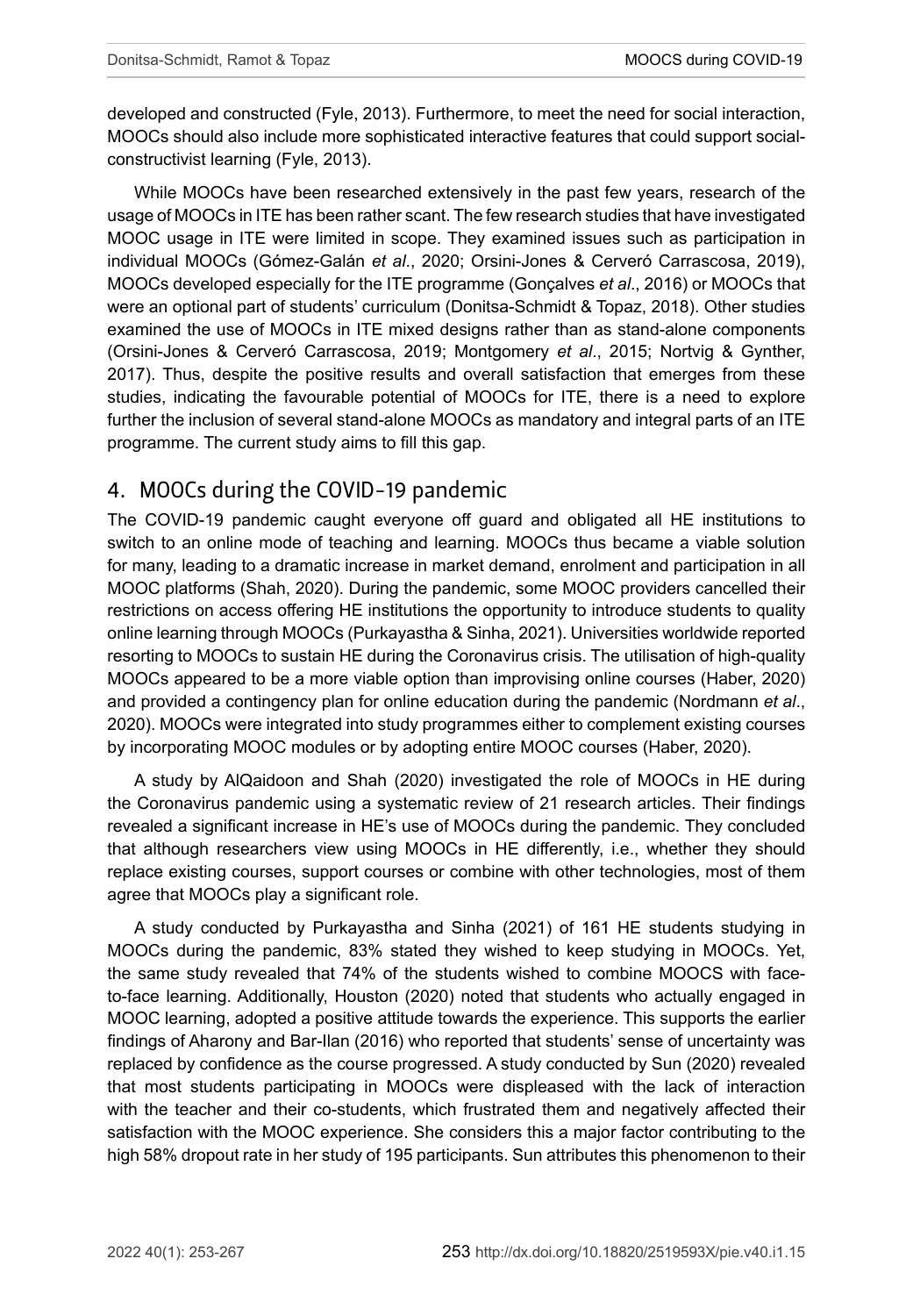inability to learn autonomously. Nevertheless, she acknowledges the benefits of MOOCs over traditional learning modes and offers suggested ways to improve the use of MOOCs in HE such as introducing MOOCs into a flipped learning model, providing more interactive support, and improving the type of evaluation feedbacks students receive. Sun concludes that while MOOCs may challenge traditional HE, they could also constitute a driving force towards a breakthrough in HE (Sun, 2020).

While the COVID-19 crisis has boosted the popularity of MOOCs in colleges and universities worldwide, their adoption and use in teacher education programmes are not as widespread (Taranto, Robutti & Arzarello, 2020). The present study investigates the incorporation of MOOCs in ITE during the first sixteen months after the COVID-19 outbreak in March 2020. While it does not rely on a specific framework, it explores numerous variables identified in the literature as potentially relevant to MOOCs studies. These include students' level of satisfaction with the courses, their learning experience, perceived learning outcomes, the perception of the courses as well as the benefits. Since we conducted the study in a teacher education setting during COVID-19, we also examined whether students perceived MOOCs as a good teaching model and how important they thought integrating MOOCs in ITE was in times of crisis.

### 5. Research context

MOOCs entered the Israeli educational scene at a considerable delay after gaining popularity in numerous countries. To accelerate the opening of MOOCs and promote their usage, the Israeli government initiated and budgeted in 2016 a national project entitled "Digital Israel", which was led by the Ministry for Social Equality and the Council for Higher Education. This national project encouraged universities and teachers' colleges to create MOOCs in Hebrew, Israel's majority language. The courses were to appear on a new national platform called "Campus IL" (Lexman, John & Friedler, 2020). When the COVID-19 pandemic hit, this platform offered several dozen courses in a variety of disciplines.

The lockdowns imposed during the pandemic obligated all of Israel's HE institutions to switch to emergency distance learning. MOOCs became an overnight ad-hoc solution for the difficulty some faculty members faced teaching online. The situation was even more dramatic in teacher education colleges that opened alternative ITE programmes for unemployed second-career academics. The MoE seized the opportunity to lure quality candidates into the teaching profession, launching these new programmes to partially solve the Israeli education system's chronic and massive teacher shortage at all school levels and in most school subjects (Maariv Daily, 2020; MoE, 2020). The MoE in collaboration with several other national bodies such as the Israeli Employment Service, the Israeli Defence Force and the local authorities, initiated several alternative accelerated teacher education programmes. In 2020 and 2021, these programmes attracted several hundred candidates who were interested in becoming teachers. Opening these programmes posed a dilemma for the colleges as they were already short of teaching staff capable of undertaking so many online courses. Under these circumstances, MOOCs emerged as the most feasible solution.

### 6. Purpose and research questions

To unearth the way students perceived the inclusion of MOOCs in ITE programmes we asked the following research questions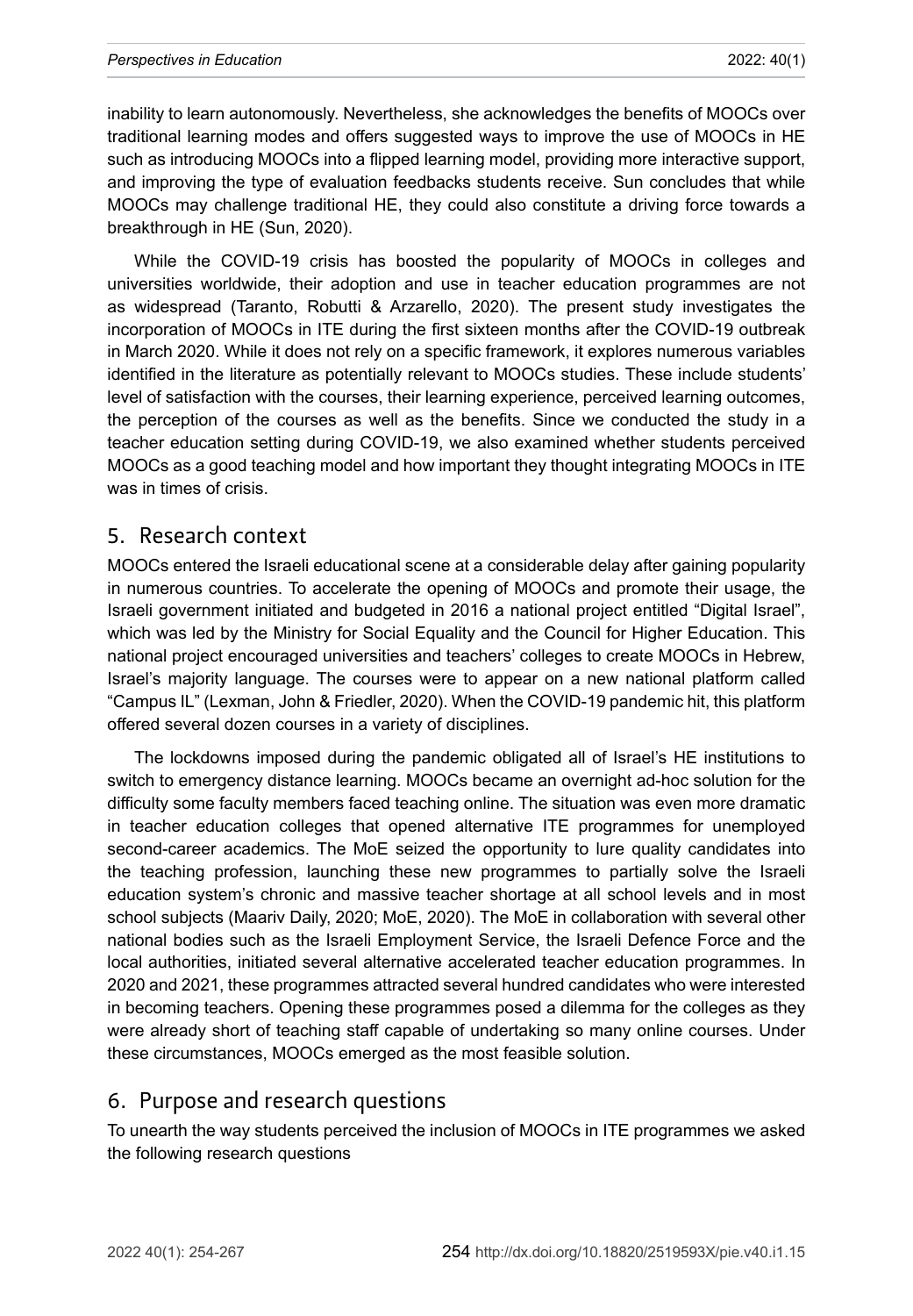- 1. To what extent do students perceive MOOCs as a good teaching model?
- 2. How satisfied were students with their MOOC studies, how did they perceive their learning experience, and what were the MOOC learning outcomes?
- 3. How useful do students perceive incorporating MOOCs in ITE programmes, and what purposes do they serve?
- 4. What is the preferable proportion of MOOCs in an ITE programme, and which variables best explain students' recommended proportion?

### 7. Methodology

Although we used a mixed-method design in this research, we only present the quantitative results to avoid an over-lengthy report. The institutional ethics committee of the Kibbutzim College of Education, where the researchers work, approved the research. It was conducted transparently and without conflict of interest.

### *7.1 Participants*

The participants comprised 202 students who studied in alternative teacher education programmes in the largest teacher education college in Israel between March 2020 and June 2021. Since participation was voluntary, the response rate was 35% (202 out of 550). Of the total number, 67 (33%) of them studied in 2020 and 135 (67%) in 2021. They took different teaching tracks to become pre-school teachers (7%) or teachers of specific disciplines (e.g., mathematics, science, Hebrew, English) in elementary schools (50%) or secondary schools (43%). Participants' ages ranged from 21 to 60 (M=39; SD=10). They all held either a bachelor's degree (60%) or a Master's degree (40%).

### *7.2 MOOCs*

Enrolment in the MOOCs was mandatory. Once accepted into the programme, students were informed that their studies would require taking several self-paced online courses. The assigned courses matched the students' educational background and field of studies. All the courses were offered in Hebrew by Israeli HE institutions and appeared on the "Campus IL" platform. A total of 46 courses were identified as suitable for the offered teaching and learning programmes. These included 11 courses in education and teaching (e.g., multicultural education, assessment and Evaluation, empathy in education, philosophy of education) and 35 content-based courses (e.g., geometry, introduction to chemistry, Islam, modern Hebrew poetry, literature). Students had to take 1 to 15 courses, depending on their academic status, with an average of 4.5 courses per student (SD=3.02).

Upon completion of each MOOC, students had to submit a statement of accomplishment, a portfolio of all assignments and tasks and an in-depth reflection addressing the learning experience, benefits and challenges of that specific MOOC and whether they wished to participate in other similar courses in the future. The final grades in each course were either those appearing on the statement of accomplishment, or a grade based on the portfolio they submitted to the college. To receive the teaching diploma, they had to complete the courses successfully. All the students who took the courses completed them successfully and on time.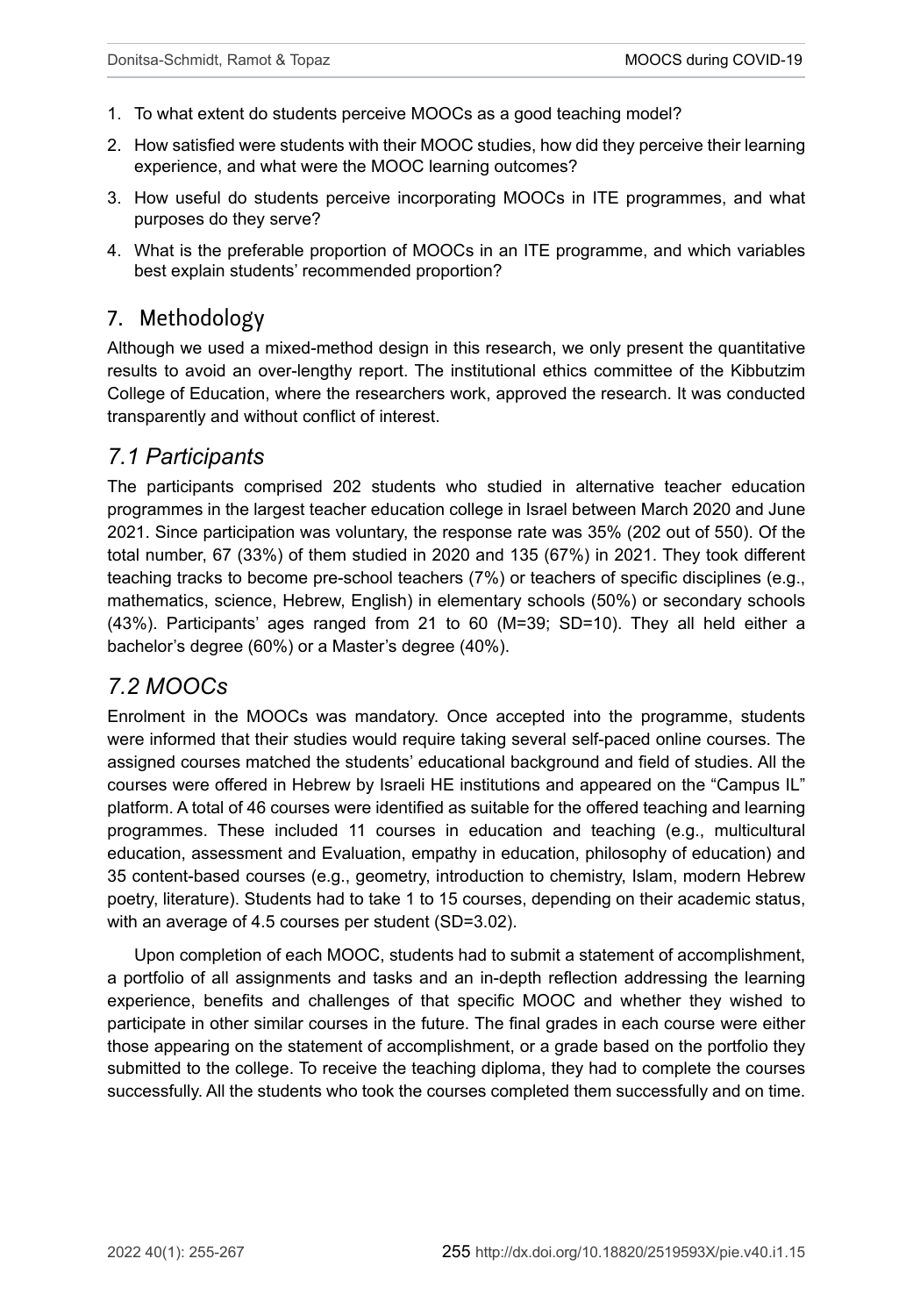## *7.3 Research Instrument*

The research instrument was an anonymous online self-report questionnaire especially put together for this study. Its design followed the variables identified in the literature review and it underwent the scrutiny of two educational MOOC experts that checked its content validity. All the students received the questionnaire by email, inviting them to participate on a voluntary basis. The questionnaire's introductory part briefly described the purpose of the research and assured participant anonymity. While participation was voluntary, students who agreed to participate had to fill in all the questionnaire items without exception. Most items were on a five-point Likert scale ranging from very little/low (1) to very high (5). The questionnaire included the following eight sections:

- 1. Personal information, educational background and MOOCs taken as part of their ITE programme.
- 2. MOOCs as a model for quality teaching: Students had to choose one of the studied courses and indicate the degree to which it was a good teaching model through 14 items. In an exploratory factor analysis, seven factors emerged as explaining 92% of the total variance. Each factor included two items and all the factors were reliable with Cronbach's alpha coefficients ranging from 0.83 to 0.93. The factors were: (1) has a clear syllabus and purpose; (2) applies diverse teaching methods; (3) is user-friendly and suitable as an online course; (4) presents novel content; (5) includes aids and visuals to help the learner; (6) caters to needs of a variety of learners; (7) includes varied assessment procedures. The total mean was also calculated  $(\alpha=0.93)$ .
- 3. Satisfaction with the course and recommending that others study in MOOC frameworks (3 items, α=0.93).
- 4. Learning experience: Nine adjectives representing positive and negative feelings experienced during MOOC studies. The five positive ones were rewarding, educational, enjoyable, hi-quality, and in-depth  $(\alpha=0.91)$  and the four negative ones were lonely, stressful, difficult and burdened (α=0.79).
- 5. Learning outcomes: The degree to which students felt they had gained the necessary knowledge in the course and understood the material ( $\alpha$ =0.92).
- 6. The perceived usefulness of including MOOCs in ITE programmes: 16 items that converged into six factors: Convenience and studying in my own time, place and pace (3 items; α=0.95); becoming an independent learner (2 items; α=0.89); studying varied topics that my institution does not offer with prominent experts (3 items;  $α=0.76$ ); improves one's digital competence (2 items; α=0.94); opens new horizons for future professional development (PD) and lifelong learning (LLL) (3 items; α=0.91); will make me a better teacher and affect my teaching in the future (3 items;  $α=0.95$ ).
- 7. The importance of MOOCs in ITE in times of crisis such as COVID-19 (6 items; α=0.76).
- 8. The preferable proportion of MOOCs in an ITE programme (0%, 10%, 20%...100%).

### *7.4 Data analysis*

Reliability (Cronbach's alpha) was calculated for all study variables. We used descriptive statistics (i.e., means, standard deviations and bivariate Pearson product-moment product correlations) to provide a sample description, and conducted data driven K-means cluster analysis to identify potential student profiles through their perceived usefulness of MOOCs. To explore profile differences, we ran a one-way MANOVA test, t-tests for independent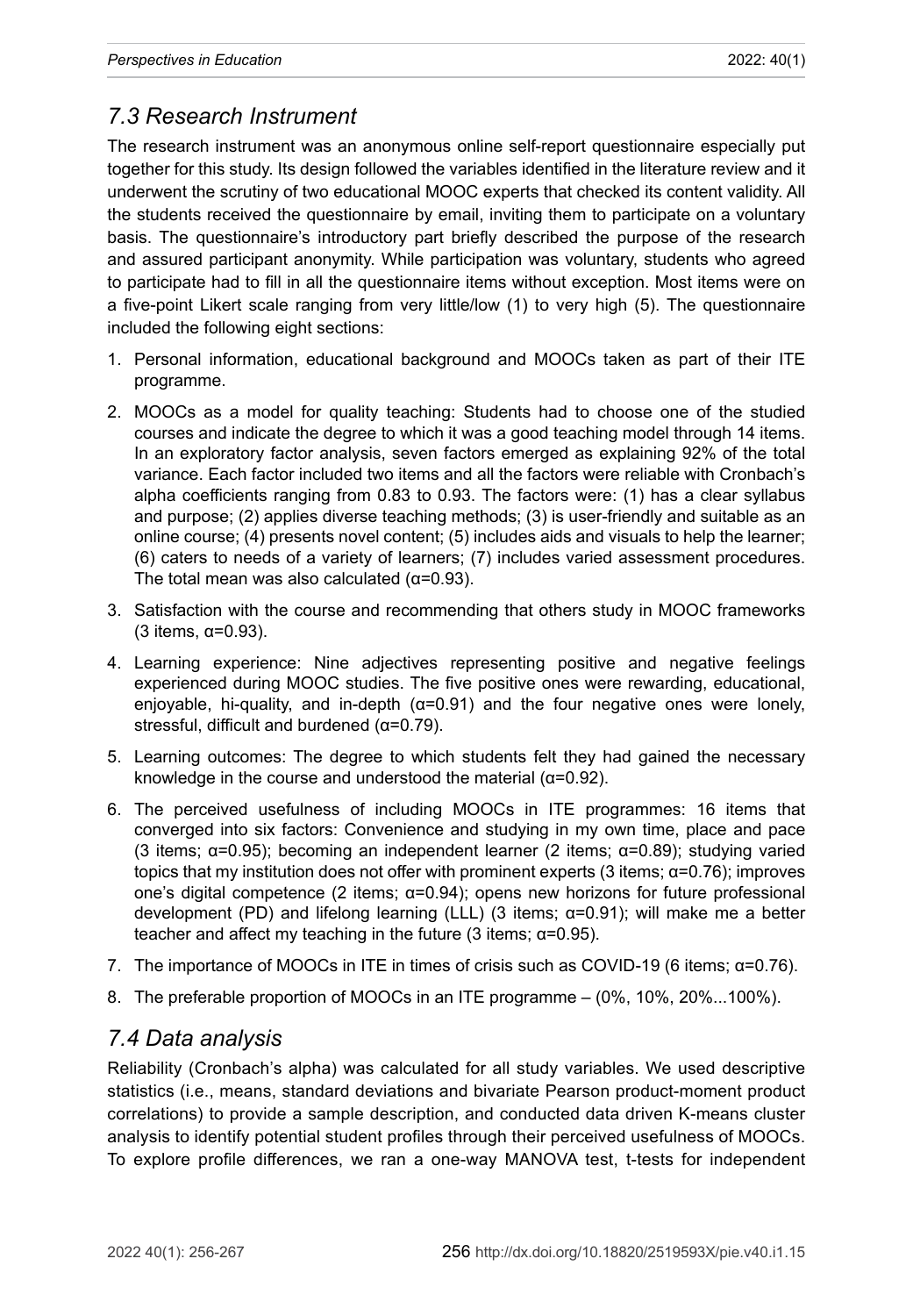variables and chi-square statistics. Two linear regression analyses were performed to detect which variables best predict students' learning outcomes and students' preferences regarding the preferable proportion of MOOCs in an ITE programme. All the statistical analyses used SPSS 25.0.

### 8. Findings

### *Q1: MOOCs as a good teaching model*

Table 1 below presents the means and standard deviations of all seven factors that characterised a good teaching model as well as the total mean. When answering these questions, students were instructed to relate to one specific MOOC and state which one they chose. In all, the students referred to 35 different courses.

**Table1:** MOOCs as a good role model for teaching (Means and standard deviations)

|                                                      | Mean | <b>SD</b> |
|------------------------------------------------------|------|-----------|
| Is user friendly and suitable as a self-paced course | 4.35 | .82       |
| Includes aids and visuals to help the learner        | 4.29 | .84       |
| Has a clear syllabus and purpose                     | 4.24 | .91       |
| Presents novel contents                              | 4.06 | 1.00      |
| Caters to needs of a variety of learners             | 4.04 | .96       |
| Uses varied teaching methods                         | 3.96 | 1.06      |
| Uses varied assessment procedures                    | 3.78 | 1.08      |
| MOOCs as a good teaching model (total mean)          | 4.10 | .80       |

Although students each referred to a different course in answering the above questions, they concluded that MOOCs were good teaching models with a total mean of 4.10 in a fivepoint scale. Three aspects of the courses were ranked the highest: User-friendliness and suitability as an online self-paced course; included aids and visuals that provide scaffolding to the course and clear syllabus and purpose of the course. The lowest ranking aspects were the variety of teaching methods and assessment procedures.

### *Q2: Satisfaction with MOOC studies, students' learning experience and learning outcomes.*

**Table 2:** Means and standard deviations of satisfaction, learning experience and learning outcomes.

|                                                   | Mean | <b>SD</b> |
|---------------------------------------------------|------|-----------|
| Satisfaction and recommendation of MOOCs          | 3.99 | 1.06      |
| A rewarding, educational and enjoyable experience | 3.75 | 0.89      |
| A lonely, stressful and difficult experience      | 241  | 0.94      |
| Learning outcomes                                 | 4.12 | .86       |

As Table 2 shows, students were generally satisfied with their MOOC studies. They described their experience as significantly more rewarding and positive than lonely and stressful (t=12.30; p<.001) and ranked the learning outcomes as high.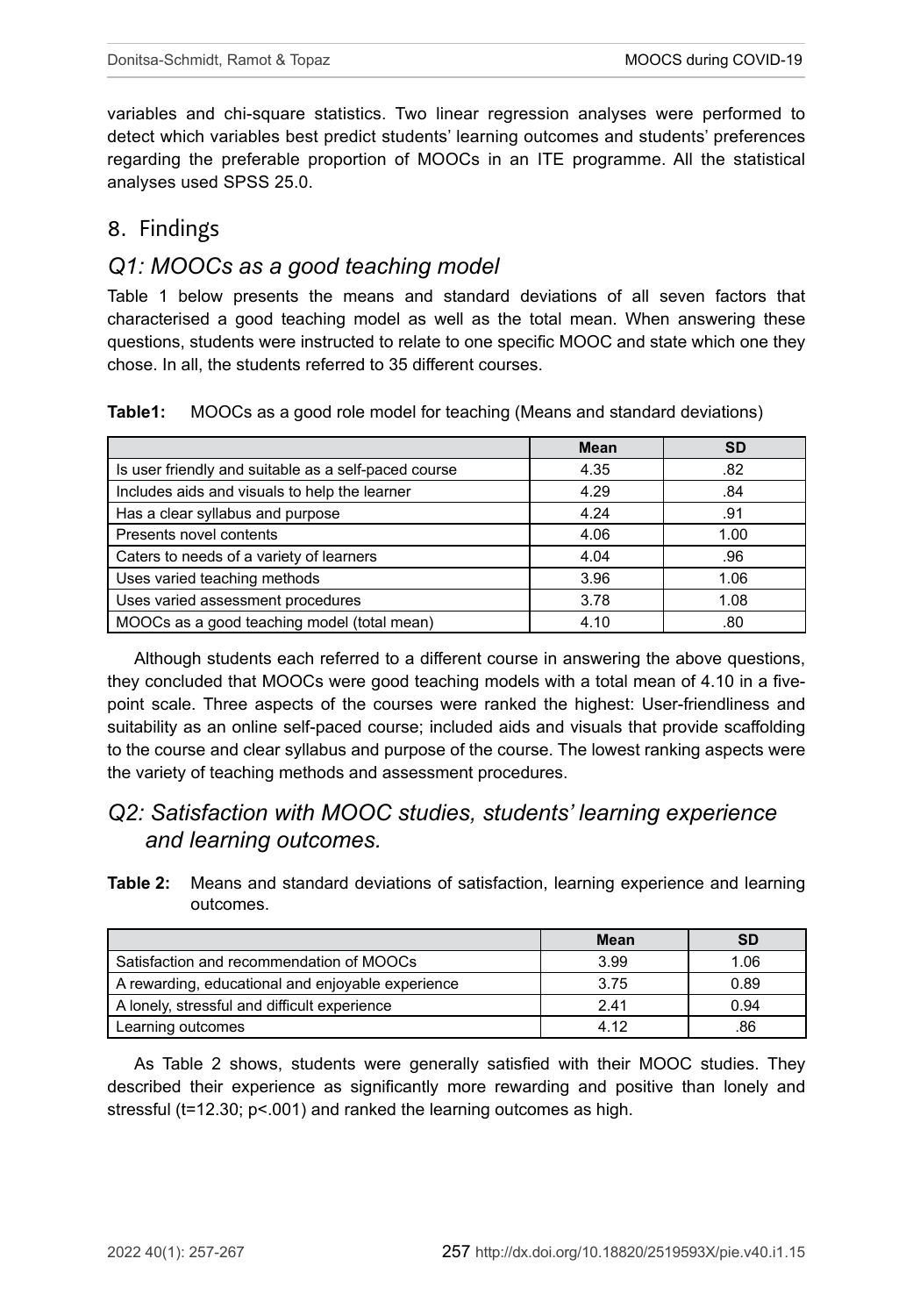Bivariate correlational analysis shows that students who described their chosen MOOC as a good teaching model were also highly satisfied with MOOC studies and recommended them to others (r=.62; p<.005), had a rewarding and positive learning experience (r=.61. p<.001) and ranked their learning outcomes as high (r=.69; p<.001). Feelings of loneliness and stress were not strongly related to the quality of the MOOC (r=-.33; p<.01).

In a linear regression analysis where the learning outcomes were the dependent variable, the following four variables significantly explained 60% of the total variance (F=72.90; p<.001). Of the four variables, three were significant: The degree to which the MOOC was a good teaching model (Beta=.37; t=6.20; p<.001), the degree to which the learning experience was rewarding and positive (Beta=.25, t=3.46; p<.01), and the level of satisfaction from the MOOC studies (Beta=.26, t=3.49; p<.01). Feelings of loneliness and stress did not significantly contribute to the regression equation.

### *Q3: Perceived usefulness of MOOCs in ITE programmes*

|                                            | Mean | SD   |
|--------------------------------------------|------|------|
| Convenience                                | 4.56 | .68  |
| Becoming an independent learner            | 4.32 |      |
| Study varied topics with prominent experts | 3.88 | .80  |
| Open the horizons for future PD and LLL    | 3.81 | 1.02 |
| Improve digital competence                 | 3.64 | 1.16 |
| Positive effect on future teaching         | 3.23 | 1 24 |

**Table 3:** Perceived usefulness of MOOCs in ITE programmes

As Table 3 above shows, the factors ranked as the most useful assets of MOOCs were convenience in terms of flexible time, place, pace and becoming an independent learner. Next came the opportunity to study diverse courses that are not offered by the college with prominent experts and viewing MOOCs as an avenue for future professional development (PD) and lifelong learning (LLL). Last were MOOCs as a means for improving students' digital competence and MOOCs' effect on the future teaching of teachers-to-be.

A k-means cluster analysis of the potentially useful aspects of studying in MOOCs revealed three meaningful profiles of pre-service students. The 3-cluster solution was favoured because it resulted in a maximum number of non-redundant profiles with good representation (N=80; N=84; N=38). The MANOVA showed a significant main effect (F=57.38; p<.01) with univariate significant effects in all six factors: convenience (F=18.34; p<.001), independent learner (F=35.61; p<.001), studying varied topics with well-known experts (F=47.85; p<.001), professional development and lifelong learning (F=88.35; p<.001), digital competence (F=177.03; p<.001), and impact on future teaching (F=256.58; p<.001). Figure 1 displays the means of the three profiles that emerged from the data. The first is the *zealous* type (N=80) that ranks all factors as positive attributes of MOOCs. The second is the *guarded* type (N=84) that only perceives some of the MOOCs' attributes positively, mainly convenience, becoming an independent learner and studying a variety of courses with well-known experts. The third profile is the pragmatic type (N=38) that is highly opportunistic and benefit-driven and perceives MOOCs merely as a means to overcome barriers of time and place and does not attribute any other advantage to them. While the aspect of convenience ranked high in all three profiles, the widest gap emerged in the degree of perceived impact of MOOCs on future teaching. To rule out background variables affecting these three profiles, we examined the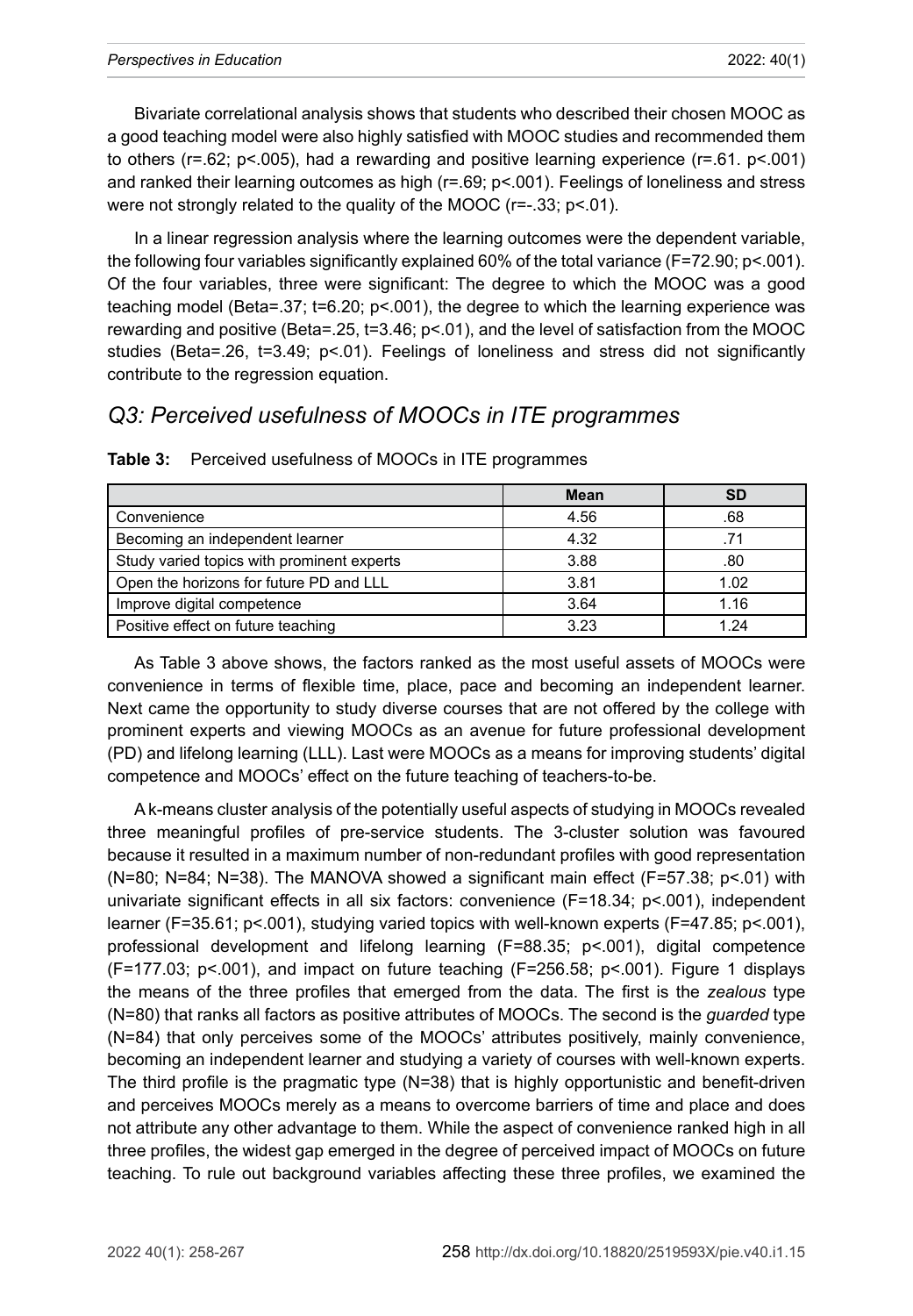differences using chi-square, t-tests for independent samples and Analysis of Variance. The analysis revealed no significant differences due to the participants' gender, age and education. The only significant background variable was the type of teaching diploma the pre-service students were studying for: the zealous type was more frequent among those studying to become primary or secondary school teachers in different school subjects; the guarded type was more frequent among those studying to become kindergarten teachers and the pragmatic type was more frequent among those studying to become English teachers for all age levels.



**Figure 1:** K-means cluster analysis of perceived usefulness of MOOCs in ITE

Students were also asked how they perceived the importance of MOOCs studies in times of emergency such as COVID-19. The total mean of this factor was 4.28 (SD=0.89), displaying agreement with the notion that MOOCs play an important role in times of crisis.

### *Q4: Preferable proportion of MOOCs in an ITE programme*

Figure 2 below presents the distribution of students' preferences as to the proportion of MOOCs that should be included in an ITE programme. Preferences varied from 0 to 80% with a mean of 33%.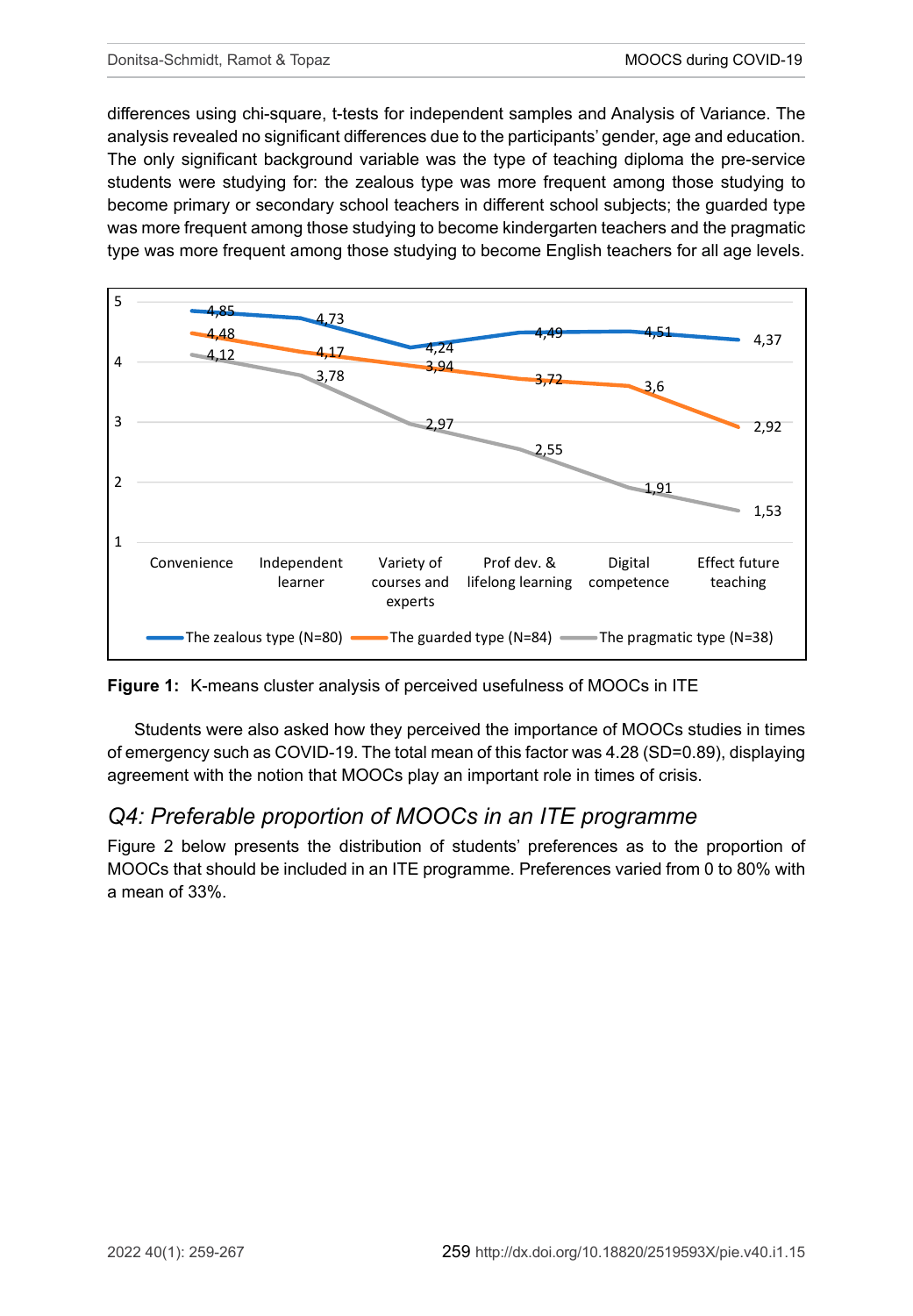



Positive and significant correlations were found between the preferred proportion of MOOCs in ITE programmes and all other research variables: the MOOCs as a good teaching model (r=.38), students' learning outcomes (r=.49), students' learning experiences (r=.51), degree of satisfaction with the MOOCs (r=.58), number of MOOCs in the programme (r=.32), MOOCs' importance in times of emergency (r=.55) and all six variables of the perceived usefulness of MOOC studies (correlations ranging from .30 to .66).

Table 4 below presents the results of a stepwise linear regression analysis performed to detect what variables best predicted students' preferred proportion of MOOCs in an ITE programme. All twelve variables listed above were inserted into the equation as independent variables. Results revealed a significant regression (F=17.27; p<.001) with variables explaining 52% of the total variance. Yet, only three of the twelve variables were found significant and explained 50% of the total variance all together. The contribution of the remaining variables was not significant, and they were discarded from the equation. Table 4 includes only the significant predictors.

| <b>Table 4:</b> Regression analysis predicting the preferred proportion of MOOCs in ITE |  |  |  |  |  |
|-----------------------------------------------------------------------------------------|--|--|--|--|--|
| programme                                                                               |  |  |  |  |  |

|                                               |     | t(p)            |
|-----------------------------------------------|-----|-----------------|
| MOOCs positively affect my future teaching    | .51 | $7.97$ (p=.000) |
| Number of MOOCs studied                       | .16 | $3.15$ (p=.002) |
| The importance of MOOCs in times of emergency | .19 | $2.94$ (p=.004) |

As Table 4 above shows, students who studied more MOOCs, perceived them as having a positive impact on their future teaching and acknowledged their importance in times of crisis. Thus, they opted for including a higher proportion of MOOCs in ITE programmes.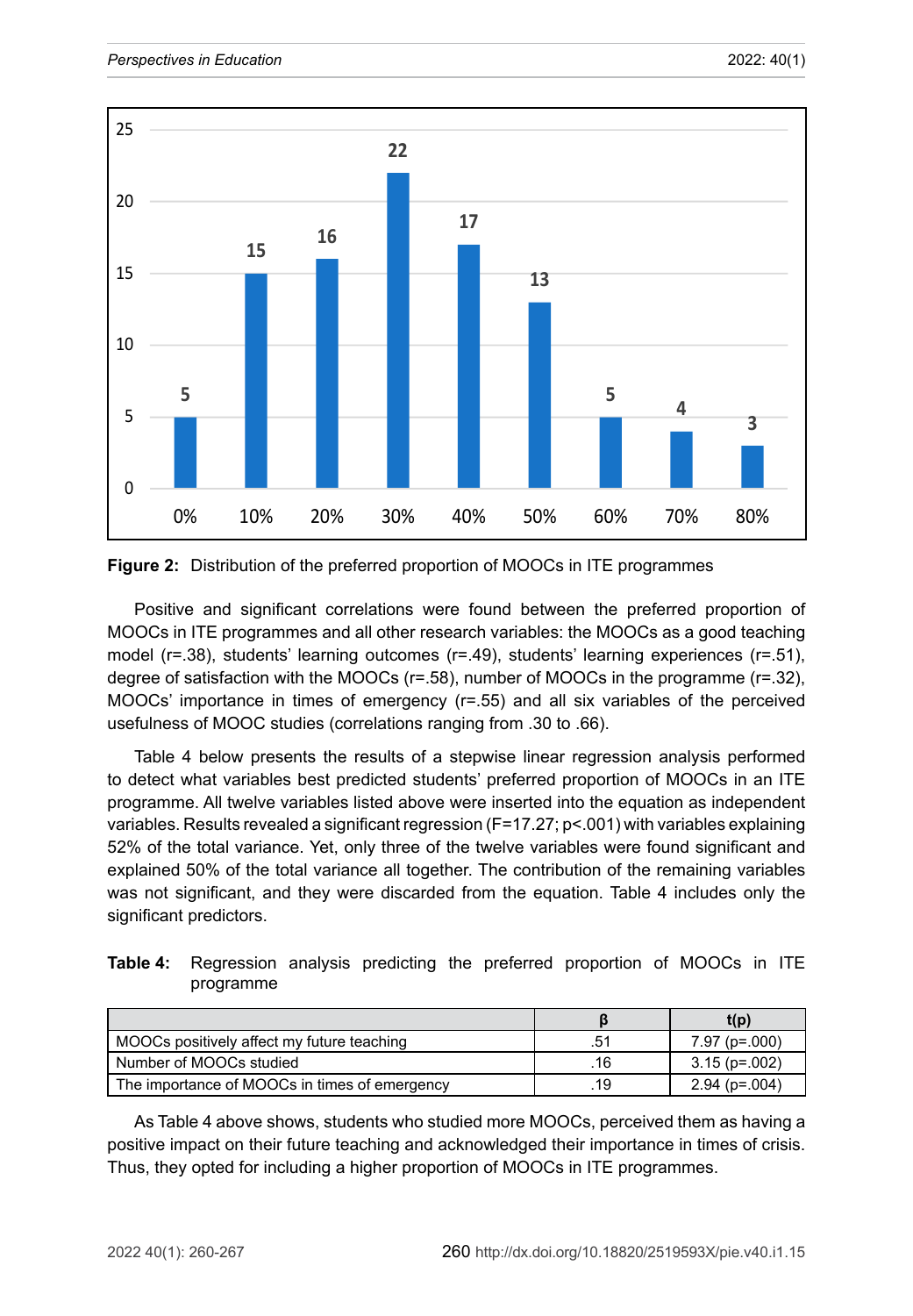### 9. Discussion

The findings of the present study revealed that students of the alternative ITE programmes initiated in response to the COVID-19 crisis considered the MOOCs they took as a good teaching model. The students related to both courses in education and in different disciplines, a total of 46 courses provided on the "Campus IL" platform, Israel's national MOOC platform. The pre-service teachers described the courses as accessible and user-friendly, a weighty feature in online courses studied independently. Students also ranked highly the wealth of scaffolding provided to MOOC learners, including visuals, infographics and multimedia that support the learning process. The MOOCs received a high ranking for catering to the needs of diverse learners, having a clear syllabus and having a clearly stated purpose; these were all regarded as positive attributes of the courses that made them a good teaching model. The MOOCs were positively perceived as offering quality academic content. These findings substantiate previous studies that also attested to these positive features (Donitsa-Schmidt & Topaz, 2018; Gómez-Galán *et al*., 2020). It is perhaps no surprise that students praise so many instructional MOOC elements. After all, their careful construction and design involved technopedagogical experts and the input of many other professionals such as content consultants, sound technicians, graphic designers and movie directors (King *et al.,* 2014). Yet, the ranking of two of the qualities of this good model was slightly lower than the others: the diversity of teaching methods and particularly that of the assessment procedures, corroborating the findings of previous researchers (Atiaja & Proenza, 2016). The limited variety of teaching methods and assessment procedures may hold true when comparing MOOCs to regular faceto-face courses. However, this is not necessarily the case when compared to online courses taught by faculty members. In many cases, the latter suffer from similar weaknesses inherent to online delivery characterised by little communication and interaction with the instructor and co-learners (e.g., Crews, Wilkinson & Neill, 2015; Jaggars & Xu, 2016). In other words, in times of emergency, the quality of MOOCs is likely to be higher than that of many in-house online courses developed instantly by faculty members.

While previous research noted that little interaction is a shortcoming that may lead to a high dropout rate (Baek & Shore, 2016), there were no dropouts in the current research. This remarkable completion rate could be explained by the mandatory nature of the courses and the fact that they are an integral part of students' learning programmes. Such circumstances may have been an incentive for students to complete their studies since failure or even delays would have postponed their certification and entailed additional tuition fees (Chiu & Hew, 2018; North *et al*., 2014).

Findings also showed that students ranked the courses' learning outcomes highly and that the degree to which the MOOCs served as a good teaching model and the learning experience was perceived as positive significantly influenced these outcomes. These findings support previous arguments acknowledging the positive effect of various dimensions of good teaching in MOOCs on students' investment in their studies and hence on their learning outcomes (Hone & El Said, 2016; Pilli & Admiraal, 2017). As in our findings, the mentioned dimensions included a well-organised, clearly displayed and easily understood course structure, challenging, interesting and up-to-date course content, good information delivery and varied learning paths.

While MOOCs ranked as a good teaching model contributing significantly to students' learning outcomes, pre-service teachers differed in their perception of their usefulness.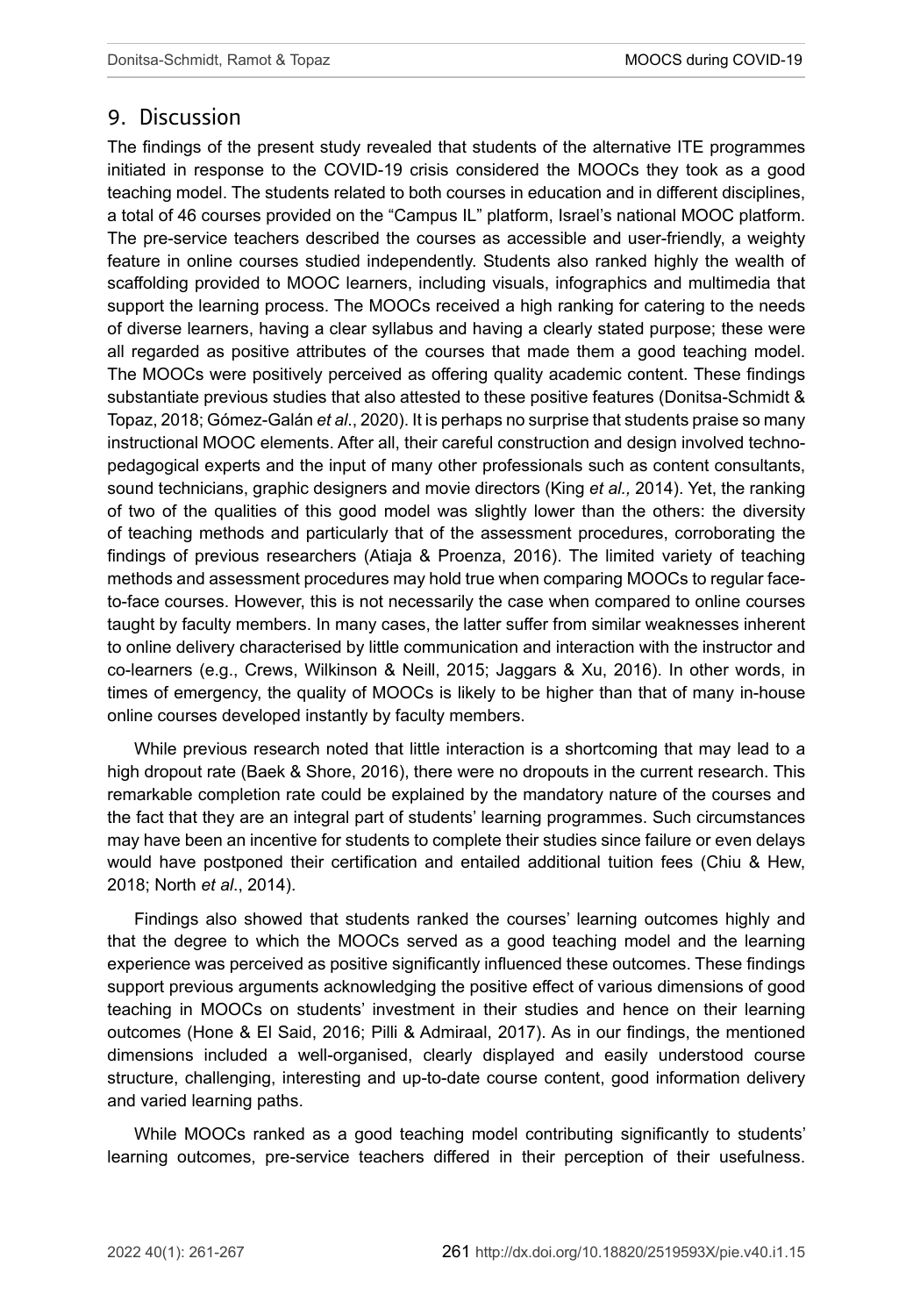The research identified three main student types: the zealous type, who is enthusiastic and fascinated by MOOCS and their advantages, the guarded type who admits to some advantages but is still apprehensive about other aspects, and finally the pragmatic type who values MOOCs for being convenient. Not surprisingly, convenience considerations ranked high with all types. As others have observed, flexibility and the ability to overcome numerous barriers such as time constraints, scheduling and travel expenses are among the most salient characteristics of MOOCs (Shapiro *et al*., 2017). The current study confirmed the findings of previous ones which noted that the MOOC experience helped students become independent and self-regulated and decide their own path of studies (Littlejohn *et al*., 2016). This phenomenon was particularly notable among the zealous and guarded types. While these two types saw MOOCs as an opportunity to study a range of courses with well-known experts, the students classified as pragmatic did not seem to agree. This finding is surprising since MOOCs, as OERs, are renowned for opening new horizons for the learners by offering them numerous optional interesting topics free of charge at institutions other than their own (UNESCO, 2002). The pragmatic type does not really care about learning opportunities, professional development or any lifelong education, rather focusing primarily on completing their studies as quickly as possible. Fortunately, this group was the smallest among the preservice teachers as such an attitude was not what we would have expected from soon-tobecome teachers and educators.

Finally, only the zealous type ranked the possible favourable effect of MOOCs high on students' future teaching. While this was slightly disappointing, we should bear in mind that the zealous type was most frequent among those studying to become primary or secondary school teachers. Kindergarten teachers mostly belonged with the guarded type, and the pragmatic type frequently appeared among future teachers of English as a second language. We may assume, therefore, that MOOCs have a greater weight for schoolteachers while kindergarten teachers find them less relevant. Yet, the results for future English teachers need further investigation as they seem to contradict previous research findings of the authors (Donitsa-Schmidt & Topaz, 2018).

While the pre-service teachers agreed about the value of MOOCs in times of emergency, their answers about the desired proportion of MOOCs in an ITE programme differed considerably, ranging from none to eighty per cent of the curriculum. Our findings showed that the number of MOOCs that students took as part of their programmes stood in direct relation to their preferred proportion, the perceived usefulness of MOOCs for their future teaching and the attributed value of MOOCs in times of emergency. The cumulative impact of studying several MOOCs within an ITE programme is a central finding of the current research, highlighting the effect of experiencing several courses. Previous studies have noted that exposure to MOOCs improved students' attitudes towards these courses (Aharony & Bar-Ilan, 2016; Houston, 2021). Although all MOOCs share many characteristics, each of them has numerous individual qualities that set it apart. Taking several MOOCs introduces students to varied MOOC models and helps them realise their many inherent benefits and added value to students' current learning and future professional development opportunities.

#### 10. Conclusions

To conclude, this study is significant in shedding light on the positive perceptions of students taking multiple, mandatory MOOCs as part of their ITE. As such, it could offer educational policymakers alternative options to benefit their student body. Evidently, teachers cannot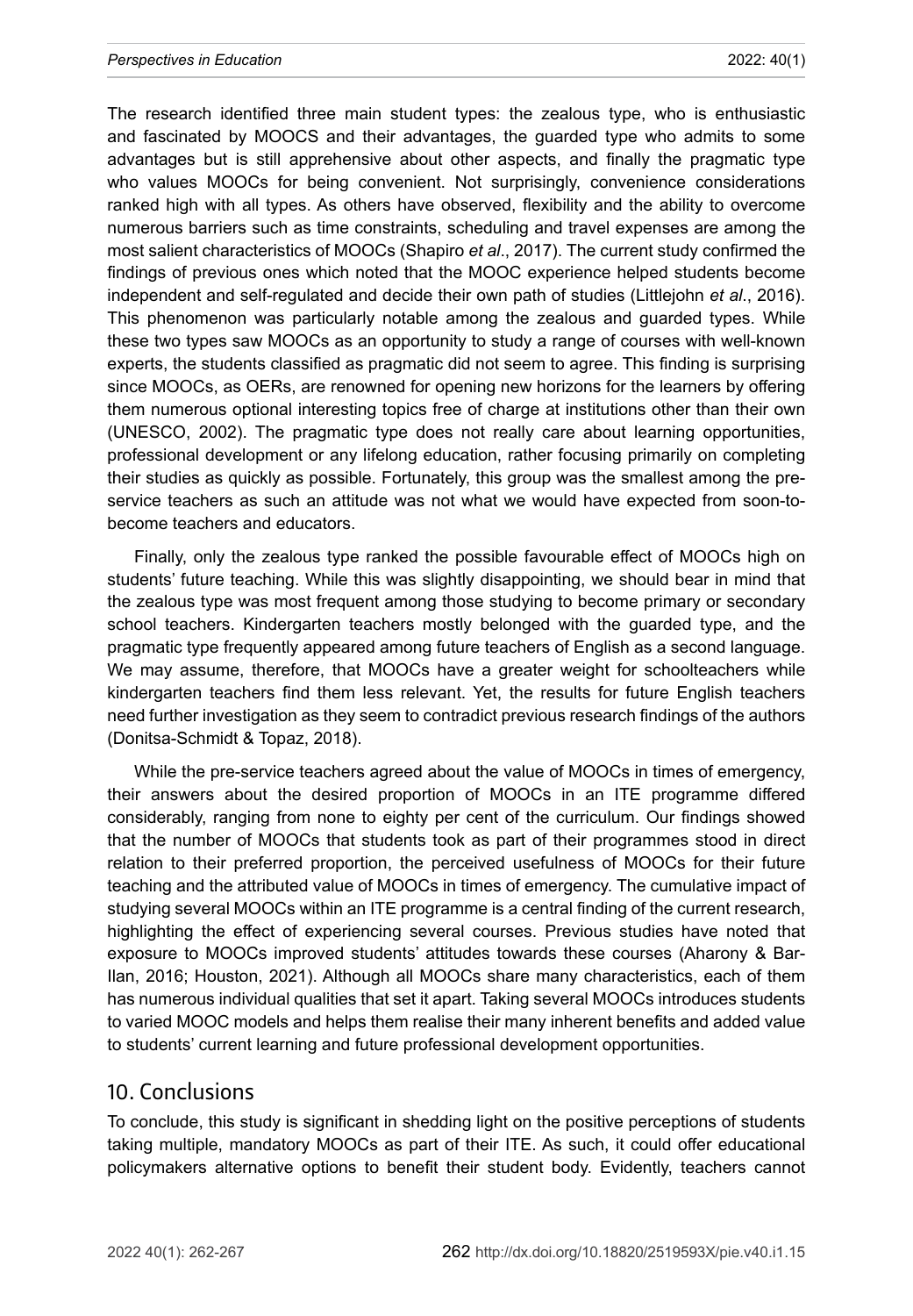acquire all the knowledge they need solely through MOOCs. Yet, judicious use of MOOCs may offer an appropriate balance between face-to-face and online learning. The right balance between the two requires further examination.

While improvements are required in several elements and characteristics of MOOCs, these courses can indisputably pave the way for a noteworthy breakthrough in the field of distance education. In terms of educational policy, it is highly recommended that every student in HE, including ITE, be exposed to several MOOCs as part of the training programme. A positive MOOC learning experience over their period of studies may encourage them to continue using this open educational resource in the future. While these courses face HE institutions and their faculty members with an enormous challenge and might appear to represent a conflict of interest (Goglio & Parigi, 2019; Tømte, 2019), we believe that the advantages of including MOOCs as a compulsory component of the training programme outnumber possible shortcomings. Yet, this requires the teaching staff to enlist in the process. They should be aware of the positive results of MOOC integration in ITE and the challenges this involves. This is how the process can become a communal effort to determine the best and most effective way to integrate MOOCs into the programme. In doing so, several issues must be addressed, such as which MOOCs to include and which courses they should replace. Such decisions would have serious consequences for the institutions and on the teaching staff.

One should not ignore broader implications regarding issues of equity in education. Many developing countries do not have the technological infrastructure required to run MOOCs smoothly. Even affluent countries have disparities in access to internet services and infrastructures (Fyle, 2013; Adam, 2020). Moreover, as learning spaces become more diversified, educational policymakers need to consider learner diversity such as digital learning abilities, self-directed learning skills and time management issues, to name but a few.

Finally, since only the zealous type ranked the possible effect of MOOCs on students' future teaching high, further research is recommended to investigate the low ranking among the two other groups. Additional research could also follow up on the participants once they have begun their teaching careers. Such research could use the typology that emerged from the findings of the zealous, guarded and pragmatic student profiles as a theoretical framework that could be elaborated on to further clarify students' perceptions.

### References

Adam, T. 2020. Between social justice and decolonisation: Exploring South African MOOC designers' conceptualisations and approaches to addressing injustices. *Journal of Interactive Media in Education*, 2020(1): article 7. DOI: <http://doi.org/10.5334/jime.557>

Aharony, N. & Bar-Ilan, J. 2016. Students' perceptions on MOOCs: An exploratory study. *Interdisciplinary Journal of e-Skills and Life Long Learning*, 12: 145-162. [https://doi.](https://doi.org/10.28945/3540) [org/10.28945/3540](https://doi.org/10.28945/3540)

Aharony, N. & Bronstein, J. 2014. A Delphi investigation into future trends in e-learning in Israel. *Interactive Learning Environments,* 22(6): 789-803. [https://doi.org/10.1080/10494820](https://doi.org/10.1080/10494820.2012.738232) [.2012.738232](https://doi.org/10.1080/10494820.2012.738232)

Aljarrah, A.A., Ababneh, M.A. & Cavus, N. 2020. The role of massive open online courses during the COVID-19 era: Challenges and perspective. *New Trends and Issues Proceedings on Humanities and Social Sciences*, 7(3): 142-152. <https://doi.org/10.18844/prosoc.v7i3.5244>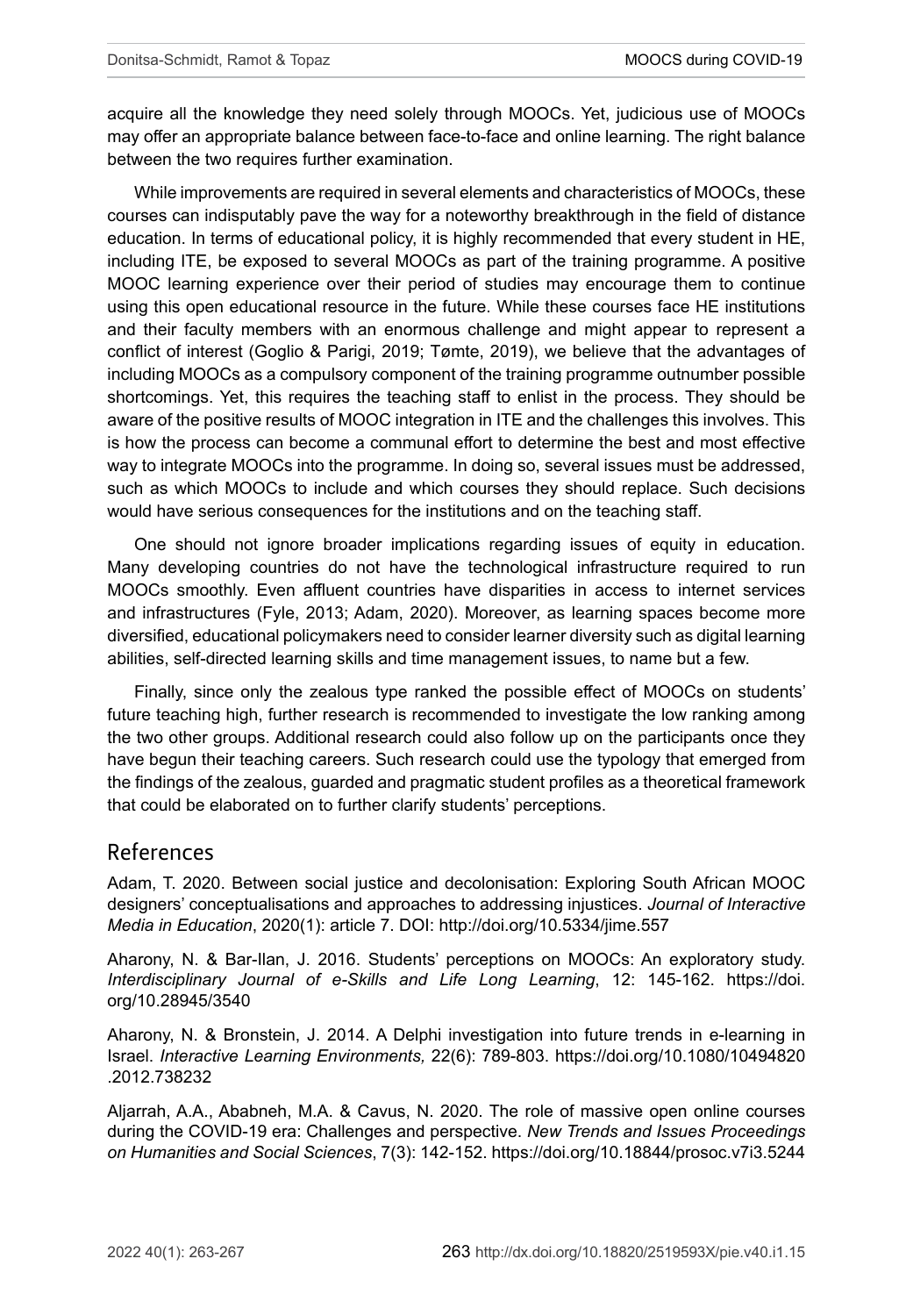Alraimi, K. M., Zo, H. & Ciganek, A.P. 2015. Understanding the MOOCs continuance: The role of openness and reputation. *Computers & Education,* 80: 28-38. [https://doi.org/10.1016/j.](https://doi.org/10.1016/j.compedu.2014.08.006) [compedu.2014.08.006](https://doi.org/10.1016/j.compedu.2014.08.006)

AlQaidoom, H. & Shah, A. 2020. The role of MOOC in higher education during Coronavirus pandemic: A systematic review. *International Journal of English and Education*, 9(4): 141-151.

Atiaja, L.A. & Proenza, R. 2016. The MOOCs: Origin, characterization, principal problems and challenges in Higher Education. *Journal of e-Learning and Knowledge Society*, 12(1): 65-76.

Baek, J. & Shore, J. 2016. *Cohort size and student engagement: A MOOC field experiment.*  Available at <http://hdl.handle.net/1783.1/92459> [Accessed 04 January 2022].

Biggs, J. 2003. *Teaching for quality learning at university*, second edition. Berkshire, UK: Open University Press.

Carrillo, C. & Flores, M.A. 2020. COVID-19 and teacher education: A literature review of online teaching and learning practices. *European Journal of Teacher Education*, 43(4): 466-487. <https://doi.org/10.1080/02619768.2020.1821184>

Chiu, T.K. & Hew, T.K. 2018. Factors influencing peer learning and performance in MOOC asynchronous online discussion forum. *Australasian Journal of Educational Technology*, 34(4): 16-28. <https://doi.org/10.14742/ajet.3240>

Crews, T.B., Wilkinson, K. & Neill, J.K. 2015. Principles for good practice in undergraduate education: Effective online course design to assist students' success. *Journal of Online Learning and Teaching*, 11(1): 87-103.

Dillahunt, T., Wang, Z. & Teasley, S.D. 2014. Democratizing higher education: Exploring MOOC use among those who cannot afford a formal education. *International Review of Research in Open and Distributed Learning*, 15(5): 177-196.<https://doi.org/10.19173/irrodl.v15i5.1841>

Donitsa-Schmidt, S. & Topaz, B. 2018. Massive open online courses as a knowledge base for teachers. *Journal of Education for Teaching*, 44(5): 608-620. [https://doi.org/10.1080/026074](https://doi.org/10.1080/02607476.2018.1516350) [76.2018.1516350](https://doi.org/10.1080/02607476.2018.1516350)

Fyle, C.O. 2013. Teacher education MOOCs for developing world contexts: Issues and design considerations. *Proceedings of the Sixth International Conference of MIT's Learning International Networks Consortium (LINC),* 16-19 June 2013, Massachusetts USA.

Gómez-Galán, J., Lázaro-Pérez, C., Martínez-López, J.Á. & López-Meneses, E. 2020. Measurement of the MOOC phenomenon by pre-service teachers: A descriptive case study. *Education Sciences*, 10(9): 1-16. <https://doi.org/10.3390/educsci10090215>

Gonçalves, V., Chumbo, I., Torres, E. & Gonçalves, B. 2016. Teacher education through MOOC: a case study. *Proceedings of iCERi2016: 9th International Conference of Education, Research and Innovation* (pp. 8350-8358).<https://doi.org/10.21125/iceri.2016.0907>

Goopio, J. & Cheung, C. 2021. The MOOC dropout phenomenon and retention strategies. *Journal of Teaching in Travel & Tourism*, 21(2): 177-197. [https://doi.org/10.1080/1](https://doi.org/10.1080/15313220.2020.1809050) [5313220.2020.1809050](https://doi.org/10.1080/15313220.2020.1809050)

Haber, J. 2020. *Leveraging the MOOC precedent in the age of COVID-19*. Available at <https://thereader.mitpress.mit.edu/leveraging-the-mooc-precedent-in-the-age-of-covid-19/> [Accessed 01 October 2021].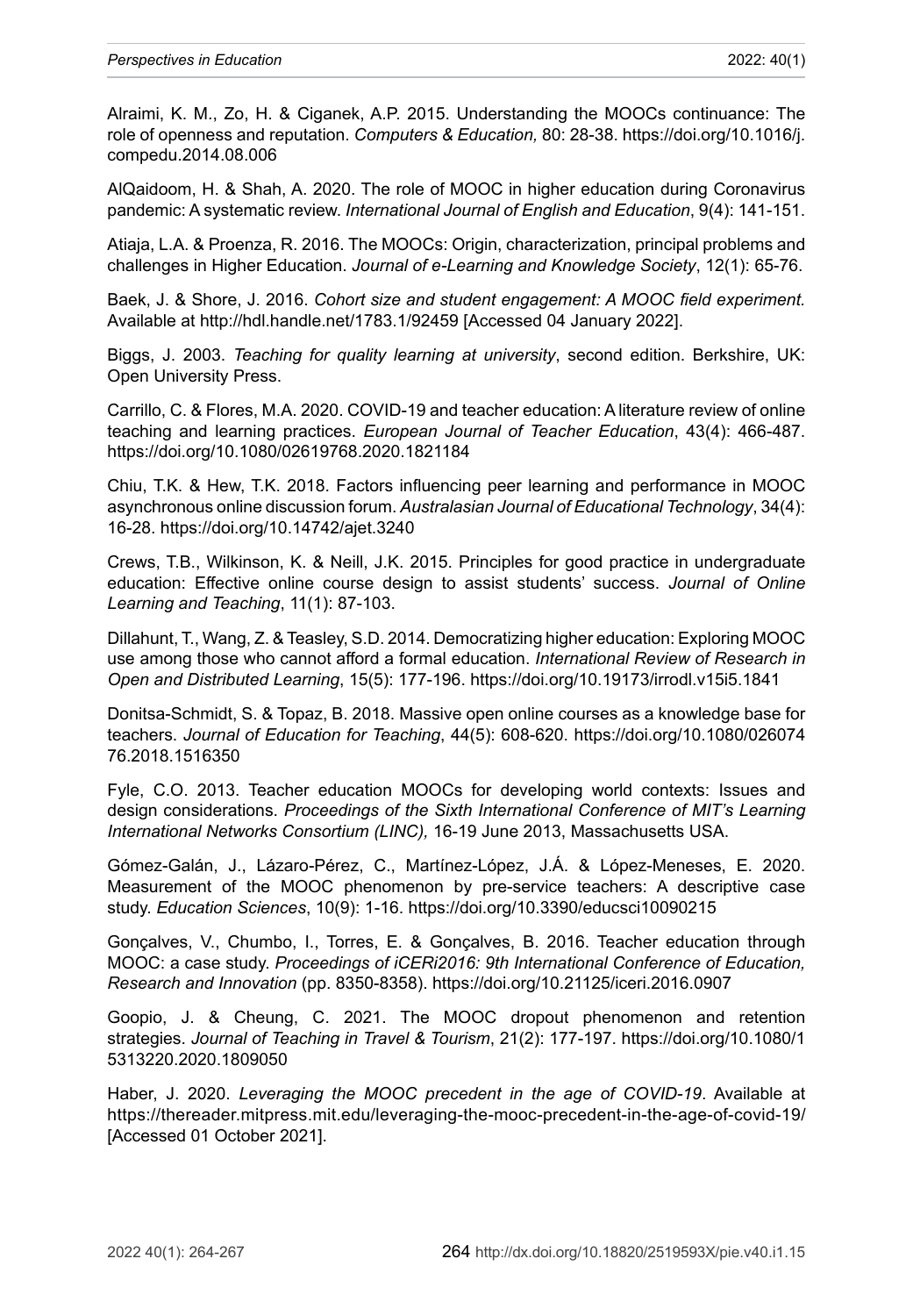Hew, K.F. & Cheung, W.S. 2014. Students' and instructors' use of massive open online courses (MOOCs): Motivations and challenges. *Educational Research Review*, 12: 45-58. [https://doi.](https://doi.org/10.1016/j.edurev.2014.05.001) [org/10.1016/j.edurev.2014.05.001](https://doi.org/10.1016/j.edurev.2014.05.001)

Hone, K.S. & El Said, G.R. 2016. Exploring the factors affecting MOOC retention: A survey study. *Computers & Education*, 98: 157-168. <https://doi.org/10.1016/j.compedu.2016.03.016>

Houston, T. 2020. Awareness and usage of MOOCs: The underrepresented experience. Available at <http://hdl.handle.net/2142/106526>[Accessed 04 January 2022].

Jaggars, S.S. & Xu, D. 2016. How do online course design features influence student performance? *Computers & Education*, 95: 270-284. [https://doi.org/10.1016/j.compedu.](https://doi.org/10.1016/j.compedu.2016.01.014) [2016.01.014](https://doi.org/10.1016/j.compedu.2016.01.014)

Kahan, T., Soffer, T. & Nachmias, R. 2017. Types of participant behavior in a massive open online course. *International Review of Research in Open and Distributed Learning: IRRODL*, 18(6): 1-18. <https://doi.org/10.19173/irrodl.v18i6.3087>

Khalil, M. & Ebner, M. 2017. Clustering patterns of engagement in Massive Open Online Courses (MOOCs): the use of learning analytics to reveal student categories. *Journal of Computing in Higher Education*, 29(1): 114-132. <https://doi.org/10.1007/s12528-016-9126-9>

King, C., Doherty, K., Kelder, J.A., McInerney, F., Walls, J., Robinson, A., & Vickers, J. 2014. Fit for purpose: A cohort-centric approach to MOOC design. *International Journal of Educational Technology in Higher Education*, 11(3): 108-121. <https://doi.org/10.7238/rusc.v11i3.2090>

Koller, D., Ng, A., Do, C. & Chen, Z. 2013. Retention and intention in massive open online courses: In depth. *Educause Review*, 48(3): 62-63.

Lexman, R.R., John, J. & Friedler, A. 2020. Campus-IL: Enhancing teachers' learning experience. *South Asian Journal of Management*, 27(2): 189-216.

Littlejohn, A., Hood, N., Milligan, C., and Mustain, P. 2016. Learning in MOOCs: Motivations and self-regulated learning in MOOCs. *The Internet and Higher Education*, 29: 40-48. [https://](https://doi.org/10.1016/j.iheduc.2015.12.003) [doi.org/10.1016/j.iheduc.2015.12.003](https://doi.org/10.1016/j.iheduc.2015.12.003)

Maariv Daily. 2020. *Right now: 400 Israelis are currently receiving a vocational change*. Available at<https://www.maariv.co.il/news/israel/Article-776575>[Accessed 20 October 2021].

Margaryan, A., Bianco, M. & Littlejohn, A. 2015. Instructional quality of massive open online courses (MOOCs). *Computers & Education*, 80: 77-83. [https://doi.org/10.1016/j.](https://doi.org/10.1016/j.compedu.2014.08.005) [compedu.2014.08.005](https://doi.org/10.1016/j.compedu.2014.08.005)

Ministry of Education. 2020. *A call out for a new condensed program for academics – "Kivun Hadash".* Jerusalem: State of Israel.

Mishra, P. & Koehler, M.J. 2006. Technological pedagogical content knowledge: A framework for teacher knowledge. *Teachers College Record*, 108(6): 1017-1054. [https://doi.](https://doi.org/10.1111/j.1467-9620.2006.00684.x) [org/10.1111/j.1467-9620.2006.00684.x](https://doi.org/10.1111/j.1467-9620.2006.00684.x)

Montgomery, A.P., Hayward, D.V., Dunn, W., Carbonaro, M. & Amrhein, C.G. 2015. Blending for student engagement: Lessons learned for MOOCs and beyond. *Australasian Journal of Educational Technology*, 31(6): 657-670. <https://doi.org/10.14742/ajet.1869>

Nordmann E., Horlin C, Hutchison J., Murray J-A., Robson L., Seery M.K., & Mackay, J.R. 2020 Ten simple rules for supporting a temporary online pivot in higher education. *PLoS Computational Biology* 16(10): e1008242.<https://doi.org/10.1371/journal.pcbi.1008242>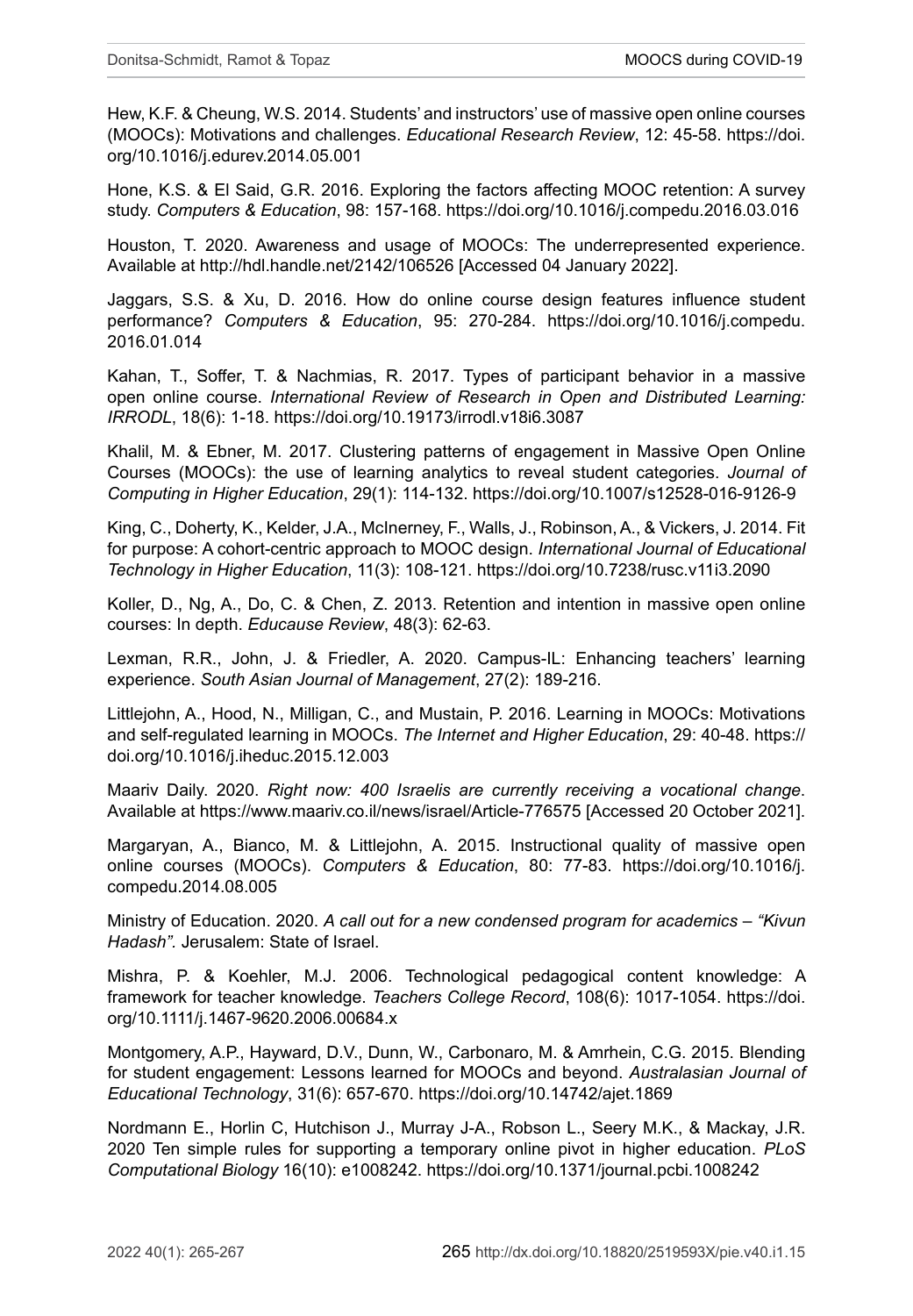North, S.M., Richardson, R. & North, M.M. 2014. To adapt MOOCs, or not? That is no longer the question. *Universal Journal of Educational Research*, *2*(1): 69-72. [https://doi.org/10.13189/](https://doi.org/10.13189/ujer.2014.020108) [ujer.2014.020108](https://doi.org/10.13189/ujer.2014.020108)

Nortvig, A.M. & Gynther, K., 2017. *The double classroom: Design patterns using MOOCs in teacher education.* Switzerland: Springer International Publishing. [https://doi.](https://doi.org/10.1007/978-3-319-59044-8_30) [org/10.1007/978-3-319-59044-8\\_30](https://doi.org/10.1007/978-3-319-59044-8_30)

Organisation for Economic Co-operation and Development [\(OECD](http://ictlogy.net/bibliography/reports/contacts.php?idc=108)). 2007. *[Giving knowledge](http://ictlogy.net/bibliography/reports/projects.php?idp=822) [for free: The emergence of open educational resources](http://ictlogy.net/bibliography/reports/projects.php?idp=822)*. Paris: OECD.

Orsini-Jones, M. & Cerveró Carrascosa, A. 2019. BMELTET-Blending MOOCs into English language teacher education with telecollaboration. In A. Plutino, K. Borthwick & E. Corradini (Eds.). *New educational landscapes: innovative perspectives in language learning and technology* (pp.47-53). France: Research-publishing net. [https://doi.org/10.14705/rpnet.](https://doi.org/10.14705/rpnet.2019.36.955) [2019.36.955](https://doi.org/10.14705/rpnet.2019.36.955)

Pilli, O. & Admiraal, W.F. 2017. Students' learning outcomes in Massive Open Online Courses (MOOCs): Some suggestions for course design. *Journal of Higher Education*, 7(1): 46-71. <https://doi.org/10.2399/yod.17.001>

Poellhuber, B., Roy, N. & Bouchoucha, I. 2019. Understanding participant's behaviour in massively open online courses. *International Review of Research in Open and Distributed Learning*, 20(1): 221-242. <https://doi.org/10.19173/irrodl.v20i1.3709>

Purkayastha, N. & Sinha, M.K. 2021. Unstoppable study with MOOCs during Covid-19 pandemic: A study. *Library Philosophy and Practice (e-journal):* 4791*.* [https://digitalcommons.](https://digitalcommons.unl.edu/libphilprac/4791) [unl.edu/libphilprac/4791.](https://digitalcommons.unl.edu/libphilprac/4791) <https://doi.org/10.2139/ssrn.3978886>

Ramot, R. & Donitsa-Schmidt, S. 2021. COVID-19: Education policy, autonomy and alternative teacher education in Israel. *Perspectives in Education*, 39(1): 372-389. [https://doi.](https://doi.org/10.18820/2519593X/pie.v39.i1.23) [org/10.18820/2519593X/pie.v39.i1.23](https://doi.org/10.18820/2519593X/pie.v39.i1.23)

Rice, M.F. & Deschaine, M.E. 2020. Orienting toward teacher education for online environments for all students. *The Educational Forum*, 84(2): 114-125. [https://doi.org/10.1080/00131725.2](https://doi.org/10.1080/00131725.2020.1702747) [020.1702747](https://doi.org/10.1080/00131725.2020.1702747)

Scholz, C.W. 2013. MOOCs and the liberal arts college. *Journal of Online Learning and Teaching*, 9(2): 249–260.

Schuwer, R., Gil-Jaurena, I., Aydin, C.H., Costello, E., Dalsgaard, C., Brown, M., Jansen, D. & Teixeira, A. 2015. Opportunities and threats of the MOOC movement for higher education: The European perspective. *International Review of Research in Open and Distributed Learning*, 16(6): 20-38. <https://doi.org/10.19173/irrodl.v16i6.2153>

Shah, D. 2020. *The second year of the MOOC: 2020 Saw a rush to large-scale online courses.*  Available at [https://www.edsurge.com/news/2020-12-23-the-second-year-of-the-mooc-2020](https://www.edsurge.com/news/2020-12-23-the-second-year-of-the-mooc-2020-saw-a-rush-to-large-scale-online-courses) [saw-a-rush-to-large-scale-online-courses](https://www.edsurge.com/news/2020-12-23-the-second-year-of-the-mooc-2020-saw-a-rush-to-large-scale-online-courses) [Accessed 24 July 2021]

Shapiro, H.B., Lee, C.H., Roth, N.E.W., Li, K., Çetinkaya-Rundel, M. & Canelas, D.A. 2017. Understanding the massive open online course (MOOC) student experience: An examination of attitudes, motivations, and barriers. *Computers & Education*, 110: 35-50. [https://doi.](https://doi.org/10.1016/j.compedu.2017.03.003) [org/10.1016/j.compedu.2017.03.003](https://doi.org/10.1016/j.compedu.2017.03.003)

Shulman, L. 1987. Knowledge and teaching: Foundations of the new reform. *Harvard Educational Review*, 57(1): 1-23. <https://doi.org/10.17763/haer.57.1.j463w79r56455411>